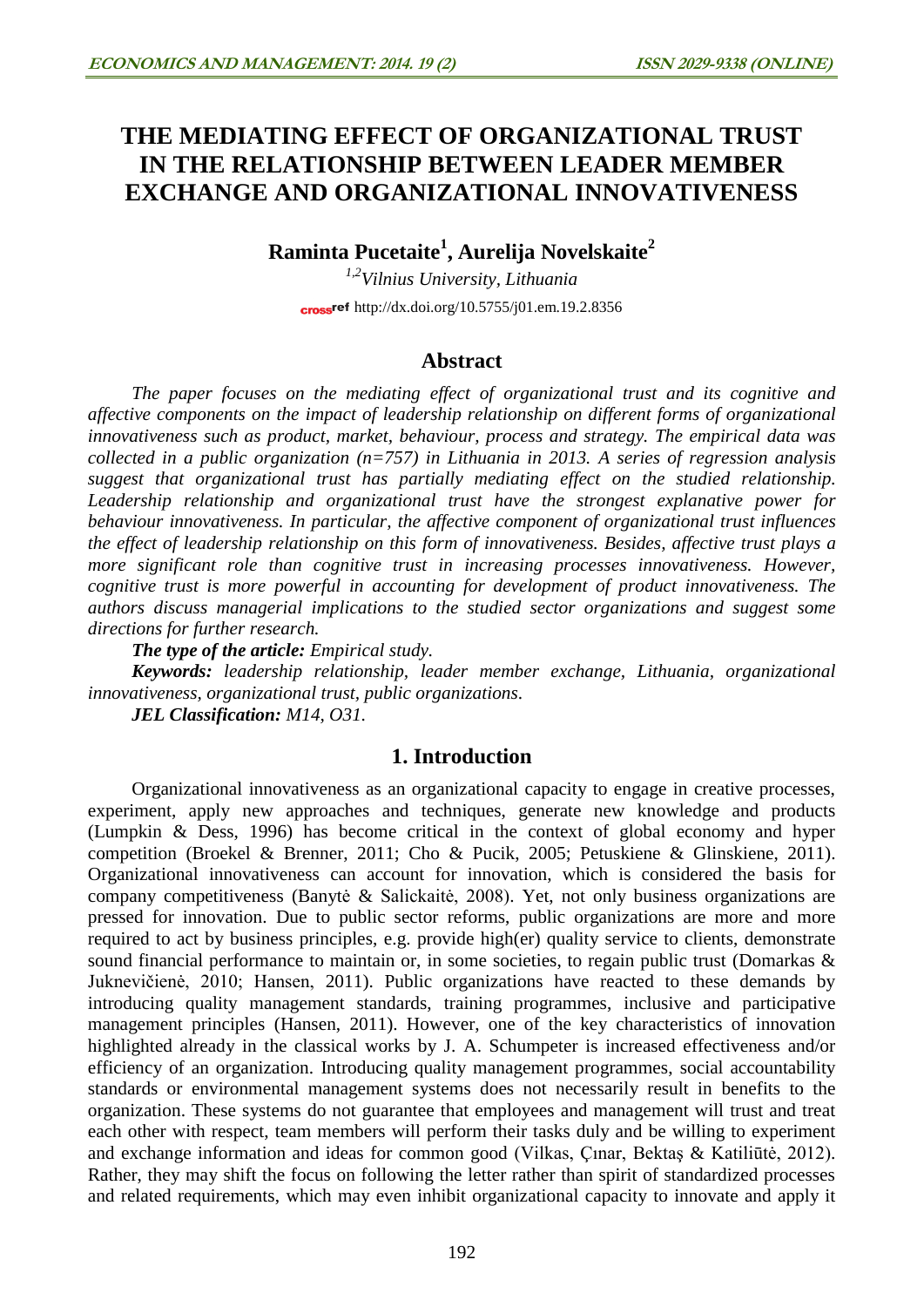for organizational benefit (cf. Damanpour, 1991). And contrariwise, feeling respect, trust, support from one's subordinates or the leader, enjoying high-quality and effective relationships with the team members lead to higher levels of creativity.

*Background of the study.* Prior studies have found that respectful, fair and reciprocal leadership behaviour can enhance organizational capability to innovate by increasing followers' intrinsic motivation, promoting pro-active and adaptive skills as well as self-realization and positive self-perception of followers (Stobbeleir, Ashford & Buyens, 2011; Zhang & Bartol, 2010; Yidong & Xinxin, 2013). Yet, mechanisms by which leadership affects organizational innovativeness still constitute a gap in the empirical body of knowledge in this field (Denti & Hemlin, 2012). The study by Pučėtaitė and Novelskaitė (2014) attempted to address this gap by studying the effect of different quality leadership relationship on different forms of organizational innovativeness empirically. They found that leadership relationships have statistically significant explanatory power to organizational innovativeness in a public organization which serves public interest with highly standardized services. In particular, leadership affects behaviour innovativeness, which is generally an advantage when employees can find creative solutions to complex problems and create precedents to them. Moreover, the study found that feedback giving by the leader, their support in problemsolving and backing the followers in trouble, using power and making extra efforts, in particular, affects this form of innovativeness. However, the strength of the effect of leader-member exchange on behaviour innovativeness and other forms of innovativeness was comparatively weak. These results urge searching for other organizational factors that affect organizational innovativeness.

Prior research on the effect of leadership and positive employee and organizational outcomes, for example, transformational leadership and employee well-being (Liu, Siu & Shi, 2010), transformational leadership and organizational citizenship behaviour (Podsakoff, MacKenzie, Moorman & Fetter, 1990), authentic leadership, positive psychological capital and organizational performance (Clapp-Smith, Vogelgesang & Avey, 2009) has identified trust as a mediator. Indeed, organizational trust is regarded as a binding material to team-working, cooperation and networking, learning, knowledge sharing and creating (McAllister, 1995; Whitener, Brodt, Korsgaard & Werner, 1998) and was found to account for innovativeness and innovation (Ellonen, Blomqvist & Puumalainen, 2008; Sankowska, 2013). These findings prompt us to explore the mediating effect of organizational trust on the impact of leadership relationship on organizational innovativeness.

#### **Conceptual background**

In this paper, organizational innovativeness is regarded as a multidimensional construct, based on the concept by Wang and Ahmed (2004). Their model includes five dimensions of organizational innovativeness (hereafter ON), i.e. the ones of product, market, process, behaviour and strategy. Product dimension relates to the newness of organization's products and services. Market innovativeness concerns new approaches to reaching the target audiences. Process innovativeness refers to novelties in production methods, management styles and technologies that are applied to enhance production and management systems. Behaviour innovativeness denotes employees and management's resourcefulness and interest in new ideas, organizational encouragement to think and act originally and creatively. Finally, strategy innovativeness is related to organization's capability to achieve goals, identify gaps in goals and resources, timely react to changes in the market and management's willingness to experiment and search for original approaches to problem solving and showing due appreciation to talented people.

In this study we draw upon a relational leadership theory, namely, leader and member exchange (hereafter LMX, Graen & Uhl-Bien, 1995; Uhl-Bien, 2006) theory. The theory focuses on the two-way influence between leader and followers rather than just on leader's or followers' influence on the other party (Kaminskas, Bartkus & Pilinkus, 2011). The theory departs from the theories of social exchange (Blau, 1964) and role (Dienesch & Liden, 1986; Scandura & Graen, 1984) and holds that interrelations between leader and followers may differ depending on the quality of the relationship. LMX theory distinguishes relationships between leader and the so-called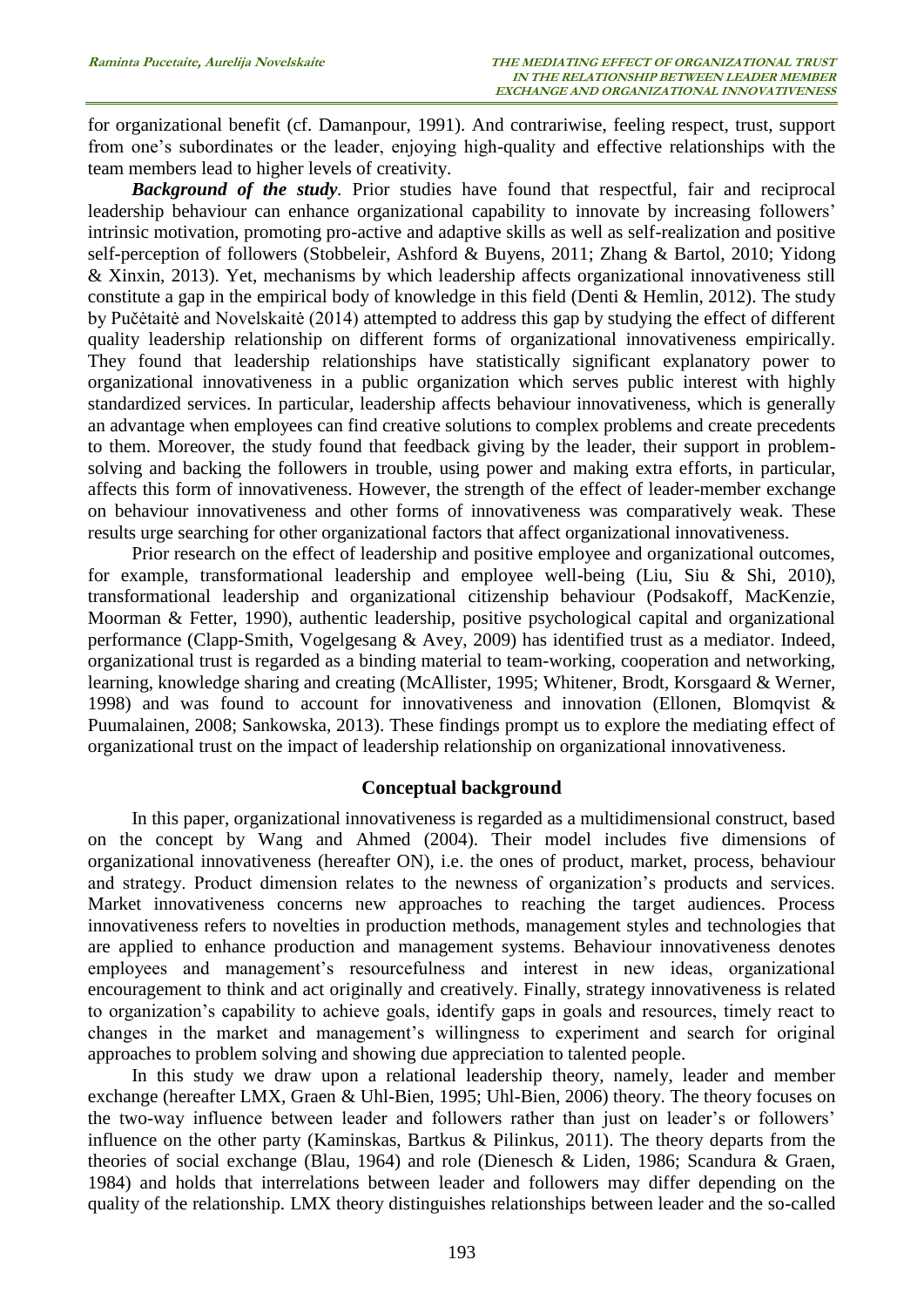"in-group" and "out-group" members which are termed, respectively, high and low LMX (Anand, Hu, Liden & Vidyarthi, 2011). High LMX or in-group relationships can be described by loyalty, respect, high trust and liking between leader and followers while low LMX or out-group relationships can be characterized by following employment contract, managing by autocratic methods and low trust between the parties (Dansereau, Graen & Haga, 1975). The characteristics of high LMX such as reciprocity, respect, empowering followers may encourage employees to be open and sharing and, thus, contribute to organization's capability to innovate (DiLiello & Houghton, 2006). In some respects, even low LMX may account for a certain degree of organizational innovativeness if teams are disciplined, perform their tasks dully and gear those accomplishments towards organizational goals.

Finally, organizational trust (hereafter OT) is defined as a positive attitude held by an organization's member towards another member that the other party will act by fair-play rules and will not take an advantage of one's vulnerability and dependence in a risky situation (Das & Teng, 1998). Trust usually develops when two parties regularly comply with the same ethical or/and social norms and regulations (Fukuyama, 1995; Jones and George, 1998). Based on the related literature (Lewis & Weigert, 1985; Jones & George, 1998; McAllister, 1995; Whitener *et al.*, 1998; Wicks, Berman & Jones, 1999), we consider organizational trust as a combination of the cognitive and the affective components which are characterized by different origins and quality. The cognitive component of organizational trust refers to an evaluative belief and usually a certain extent of experience and knowledge about the other actor. This perception of trust implies that one party trusts the other because both have followed the same ethical principles and acted in a trustworthy, competent way in the past and can be expected to do so in the future (Gulati & Sytch, 2008; Ristig, 2009). Cognition-based trust works best in short-term affairs, meanwhile to achieve sustainable organizational development, affect-based trust is needed. The affective component is related to the emotional side of trust. This form of trust is characterized by congruence between values and interests of the parties and can be found in reliable, mutually-rewarding and effective relationships (Gulati & Sytch, 2008; Lämsä & Pučėtaitė, 2006; Lewicki & Bunker, 1996)

High quality leadership relationships in particular can incite affect-based organizational trust as they create a working environment in which a person perceives the values of the other party in the relationship congruent with her own. In the case of value congruence, an employee's motivation to identify with the group, department or organization she works for increases (Chatman, 1989; Ellemers, Sleebos, Stam & de Gilder, 2013). Consequently, identification with the group, a sense of achievement, a feeling of being respected for it, support from the leader or followers, professionally and personally rewarding relationships induce positive emotions, which stimulates a person's intrinsic motivation to practice autonomy in decision-making, cooperate and contribute to organizational goals (Amabile, Schatzel, Moneta & Kramer, 1998). Even in the case of low quality relationships which are guided by contractual commitments, cognitive trust may be present as it rests on the knowledge of the other party's professionalism, which may be induced by low quality LMX.

When leadership relationships are based on ethical behaviour and induce organizational trust, it is more likely that the overall organizational context will be perceived by employees as trustworthy. As trust gives spontaneous sociability (Fukuyama, 1995), i.e. an ability to form new associations and cooperate within the terms of reference partners, it contributes to building an organizational context that is favourable for communities of practice (Brown & Duguid, 1998). Communities of practice are characterized by organizational learning and knowledge sharing (Easterby-Smith, Crossan & Nicolini, 2000), which are inherent characteristics of organizational innovativeness. Consequently, knowledge transfer and sharing may lead to innovative solutions, problem-solving, products etc. (cf. Ramirez, Vasauskaite & Kumpikaitė, 2012). Hence, it can be assumed that organizational trust induced by leadership relationship will likely affect organizational innovativeness and increase the direct effect of leadership relationship on organizational innovativeness.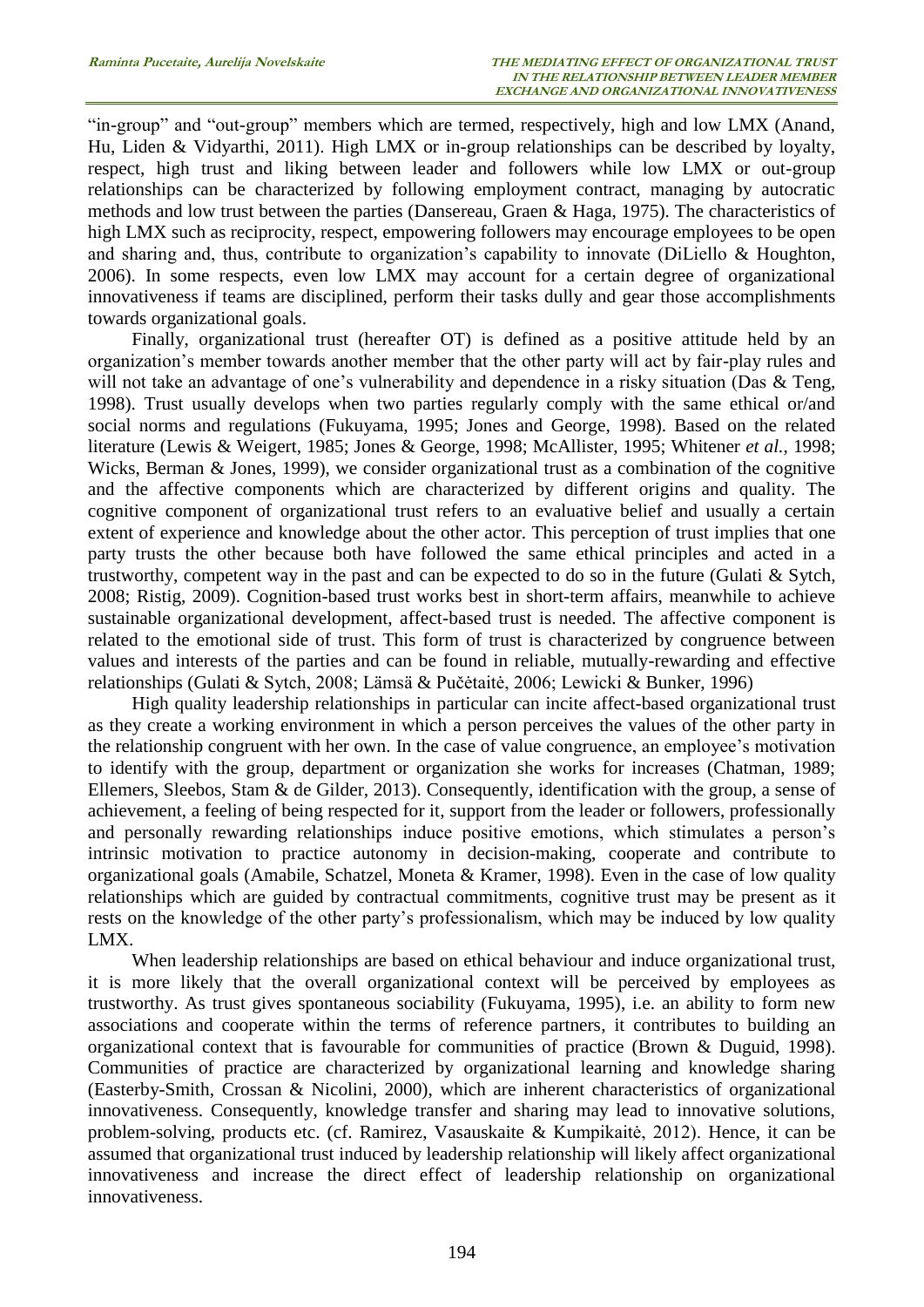*The purpose and rationale of the study*. In this paper we extend the theoretical model of the relationship between leadership relationship and different forms of organizational innovativeness by including organizational trust as a mediator of leadership effect in an empirical study. Moreover, we are interested in a potentially different effect of cognitive and affective components of trust in this type of relationship. As the impact of leadership on organizational innovativeness and the role of organizational trust are context-specific phenomena, the study is carried out in a public organization in Lithuania. In this respect, we aim to contribute to the discussion of antecedents to organizational innovativeness in this type of organizations in Lithuania.

#### **2. Method**

The empirical data for this study were collected by means of an electronic standardised questionnaire from one public sector organisation in Lithuania (N=1221, n=757, a response rate of 62 %) in autumn 2013. The questionnaire was distributed as an electronic survey, having contacted the top management and posting the link to the communication department for further dissemination to the employees.

Organizational trust was measured by McAllister's (1995) 11-item questionnaire in which statements were measured in a 7-item Likert scale, 1 meaning "totally disagree" and 7 "totally agree". This instrument allows to measure affective and cognitive trust (respectively, 5 and 6 statements in the instrument). LMX was measured using the 7-item scale recommended by Graen and Uhl-Bien (1995). It is a one-dimensional measurement scale, however, despite the criticism against it (cf. Lee, 2008), it still encompasses the dimensions of mutual affection, loyalty, trust, and professional recognition. The statements in the scale were measured in a 5-item Likert scale (1 denoting "totally disagree" and 5 "totally agree"). Organisational innovativeness was measured with a 20-item questionnaire developed and validated by Wang and Ahmed (2004). It consists of 5 thematic blocks related to product, market, behaviour, process and strategy innovation. Each construct is measured by 4 statements using 1 ("totally disagree") to 7 ("totally agree") Likert scale. Some original items in the questionnaires of organizational trust and organizational innovativeness were reverse coded, thus, adequately transformed for analysis. The forth thematic block in the questionnaire included socio-demographic questions.

Statistical data analysis was carried out using software SPSS 22.0. It started with descriptive analysis and continued with a series of regression analysis (enter method) to test the role of organizational trust as a mediator of the effect of LMX on organizational innovativeness. This strategy for testing the mediating role is based on suggestions by Baron and Kenny (1986) and Frazier, Tix and Barron (2004). In this study, the two components of organizational trust, i.e. affective and cognitive, were tested as mediating ones. Testing the mediating role of organizational trust in the relationship between LMX and ON was accomplished with a series of regressions in two stages. First, all variables were treated as one-dimensional to test whether our assumptions about interrelations between the variables are generally valid. Second, we explored the relationships between the phenomena considering them as multidimensional ones and differentiating their dimensions in regression analysis.

#### **3. Results**

Descriptive statistics show that 15% of the respondents were male, and the rest, 85% female. 92% of them were with higher education. 86% of the respondents were in an expert/ specialist position, 3% in an administrative and 10% in a managerial one. The average number of years in the company was 14 ( $SD = 8.5$ ). A major age group among the respondents was above 51 years old (45%), followed by a group of 41-50 years (29%).

Reliability analysis of organizational innovativeness, organizational trust and LMX scales yielded Cronbach alphas of 0.9, which shows rather high internal consistency of the used scales and, leading to the conclusion that the measurement scales of the three phenomena are adequate. However, reliability test of separate variables defining organizational innovativeness and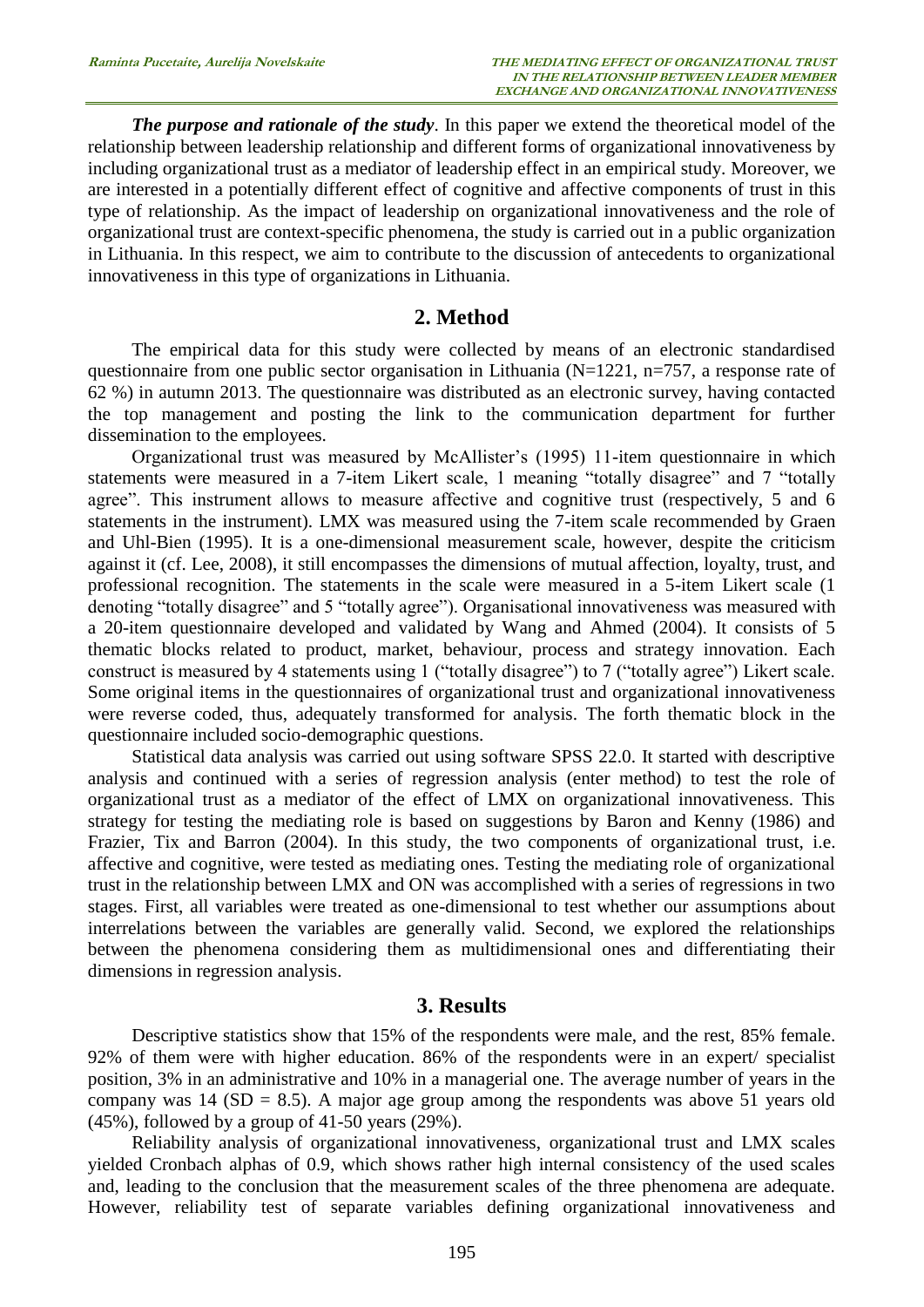organizational trust has yielded Cronbach's alphas below 0.7, which is the threshold for sufficient reliability (Peterson, 1994; Yang & Green, 2011). Namely, Cronbach's alphas of market and strategy innovativeness were, respectively, 0.42 and 0.56 (see Table 1). In this case, a low reliability coefficient could be explained by organizational reality rather than a low number of items in the scale (i.e. 4 per variable) which is an often quoted reason for low internal consistency (Peterson, 1994). As it is a public organization with regulating functions, it does not carry out marketing programmes to increase its visibility in society or to enlarge the number of clients. Neither do specialists of this organization, who were the dominant group of the respondents, are involved in strategy development or competition processes. Therefore, these two forms of organizational innovativeness were eliminated from further data analysis.

| <b>Variables</b>                     | N   | Min | <b>Max</b> | <b>Mean</b> | Std. dev. | Cronbach's<br>alpha |  |  |
|--------------------------------------|-----|-----|------------|-------------|-----------|---------------------|--|--|
| <b>Organizational innovativeness</b> |     |     |            |             |           |                     |  |  |
| <b>PROD</b>                          | 472 | 1.0 | 7.0        | 5.4         | 1.189     | 0.77                |  |  |
| <b>MARK</b>                          | 497 | 1.0 | 7.0        | 5.0         | .948      | 0.42                |  |  |
| <b>BEHA</b>                          | 513 | 1.0 | 7.0        | 4.6         | 1.412     | 0.75                |  |  |
| <b>PROC</b>                          | 459 | 1.0 | 7.0        | 5.0         | 1.211     | 0.85                |  |  |
| <b>STRA</b>                          | 389 | 1.0 | 7.0        | 4.6         | 1.149     | 0.56                |  |  |
| ON, total                            | 291 | 1.0 | 6.7        | 4.9         | .927      | 0.90                |  |  |
| Leader member exchange               |     |     |            |             |           |                     |  |  |
| LMX, total                           | 465 | 1.0 | 5.0        | 3.9         | .943      | 0.95                |  |  |
| <b>Organizational trust</b>          |     |     |            |             |           |                     |  |  |
| <b>OTA</b>                           | 643 | 1.0 | 7.0        | 4.6         | 1.434     | 0.87                |  |  |
| <b>OTC</b>                           | 545 | 1.0 | 7.0        | 5.2         | 1.102     | 0.83                |  |  |
| OT, total                            | 509 | 1.6 | 7.0        | 4.9         | 1.106     | 0.89                |  |  |

**Table 1.** Descriptive findings

**Organizational innovativeness:** PROD *product innovativeness*; MARK *market innovativeness*; BEHA *behaviour innovativeness*; PROC *process innovativeness*; STRA *strategy innovativeness*. **Organizational trust**: OTA *affective trust,* OTC *cognitive trust.*

*Source*: authors' calculations

Analysis of the three variables as one-dimensional (i.e. LMX, OT and ON) has yielded the following results: regression analysis of potential effect of LMX on ON established a statistically significant relation ( $p$ <0.001) with adjusted  $R^2$  of 0.3 and standardized coefficient ß of 0.53. Similarly, the effect of LMX on OT resulted in a statistically significant relation  $(p<0.001)$  with adjusted  $R^2$  of 0.2 and ß of 0.49 (see Table 2). Hence, although the explanative power of LMX of the variance in evaluations of ON and OT are weak, acquired statistical significance allows us to conclude that ON and OT dependence on LMX is present to some extent. Regression analysis of the effect of LMX on ON with controlling for OT loaded a statistically significant relation  $(p<0.001)$ with adjusted  $R^2$  of 0.4 and ßs of 0.31 and 0.41 (see Table 3). As these coefficients are smaller than the ones of the two relationships described above, the result suggests partial mediation according to Frazier *et al.* (2004), Baron and Kenny (1986).

| <b>Dependent/mediating</b><br><b>variables</b> |     | ON        | <b>PROD</b> | <b>PROC</b> | <b>BEHA</b> | <b>OT</b> | <b>OTA</b> | <b>OTC</b> |
|------------------------------------------------|-----|-----------|-------------|-------------|-------------|-----------|------------|------------|
| Adj. $R^2$                                     |     | 0.3       | 0.2         | 0.2         | 0.3         | 0.2       |            | 0.2        |
| Independent<br>variable (Betas)                | LMX | $0.53***$ | $0.40***$   | $0.39***$   | $0.56***$   | $0.49***$ | $0.47***$  | $0.44***$  |

**Table 2.** Results of regression analysis

\*\*\* p<0.001, \*\* p<0.01, \*p<0.05 *Source*: authors' calculations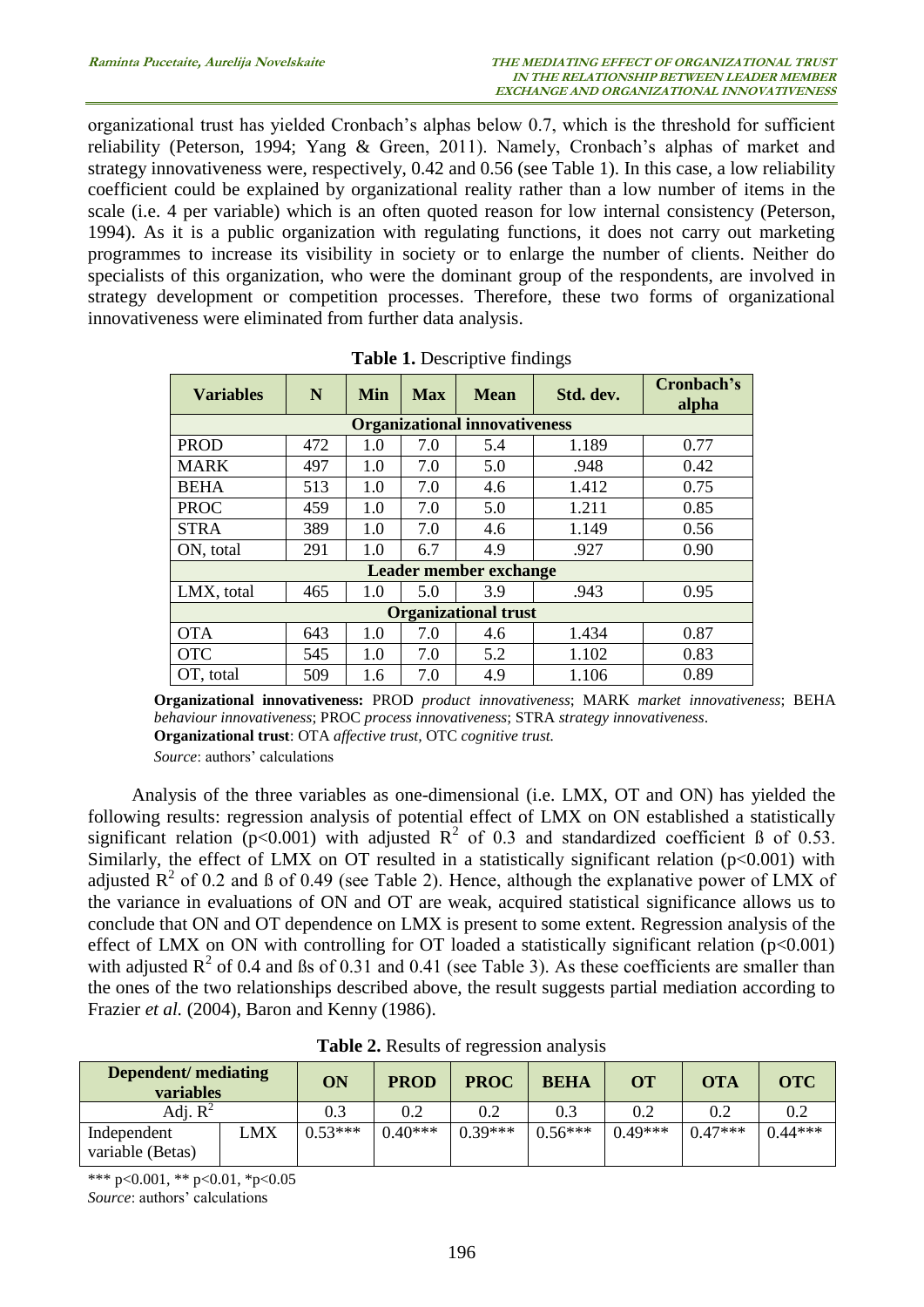Further regression analysis with affective and cognitive aspects of OT as mediators in the relationship between LMX and ON as well as its forms of product, behaviour and process has yielded two models. Table 3 reports the models with the stronger explanative power. OT as a onedimensional variable seems to have a stronger effect on ON (the first model) compared to separate effects of affective and cognitive aspects of OT (the second model). Notwithstanding, namely, the cognitive aspect of OT seems to have a slightly stronger effect on ON than the affective one (the second model). Moreover, the affective aspect of OT has no effect on product innovativeness but has stronger effect than cognitive trust has on process and behaviour types of ON.

| <b>Dependent variable</b>               | Adj. $\mathbf{R}^2$ | <b>Independent and</b><br>mediating<br>variables | <b>Standardized</b><br><b>Beta coefficient</b> |
|-----------------------------------------|---------------------|--------------------------------------------------|------------------------------------------------|
| <b>Organizational</b>                   | 0.4                 | <b>OT</b>                                        | $0.41***$                                      |
| innovativeness                          |                     | <b>LMX</b>                                       | $0.31***$                                      |
|                                         | 0.4                 | <b>OTA</b>                                       | $0.19**$                                       |
| <b>Organizational</b><br>innovativeness |                     | <b>OTC</b>                                       | $0.26***$                                      |
|                                         |                     | LMX                                              | $0.31***$                                      |
|                                         | 0.3                 | <b>OTA</b>                                       | 0.09                                           |
| <b>Product</b><br>innovativeness        |                     | <b>OTC</b>                                       | $0.25***$                                      |
|                                         |                     | <b>LMX</b>                                       | $0.28***$                                      |
|                                         | 0.3                 | <b>OTA</b>                                       | $0.25***$                                      |
| <b>Process innovativeness</b>           |                     | <b>OTC</b>                                       | $0.18**$                                       |
|                                         |                     | <b>LMX</b>                                       | $0.19**$                                       |
|                                         | 0.4                 | <b>OTA</b>                                       | $0.24***$                                      |
| <b>Behaviour</b>                        |                     | <b>OTC</b>                                       | $0.19**$                                       |
| <i>innovativeness</i>                   |                     | LMX                                              | $0.36***$                                      |

**Table 3.** Results of regression analysis (organizational trust as a mediator)

\*\*\* p<0.001, \*\* p<0.01, \*p<0.05

*Source*: authors' calculations

The role of LMX in the presented models is interesting as well. That is, following the results of regression analysis, LMX should increase evaluations of ON by 31%. However, the strongest effect of LMX is revealed in the case of behaviour ON, followed by its effect on product ON and the weakest effect on process ON.

## **4. Discussion and conclusions**

In this study we were interested in the mediating effect of organizational trust and its cognitive and affective components on the relationship between leadership relationship and different forms of innovativeness. Regression analysis of the data showed that OT partially mediates the effect of LMX on ON as none of the models in which OT and its cognitive and affective components were used as independent variables predicting ON were stronger than the ones explaining the direct effect of LMX on ON. The same tendency was established for the models in which different forms of ON were used as dependent variables. Cognitive trust had a stronger mediating effect on the influence of LMX on ON as a one-dimensional variable and its product form. Affective trust was more powerful in mediating the effect of LMX on behaviour and process innovativeness. In general, the results do not give evidence that emotionally strong, potentially-commitment-based leadership relationship and high trust will lead to a higher organizational capacity. In this respect, they lend support to the study by Molina-Morales and Martinez-Fernandez (2009) who established a tendency that trust and strong social ties increase productivity and yield organizational benefits to a certain extent. Once it is reached, no more added value is created. From this perspective, product innovativeness on which cognitive trust had almost the same effect as LMX meanwhile affective trust had no effect at all can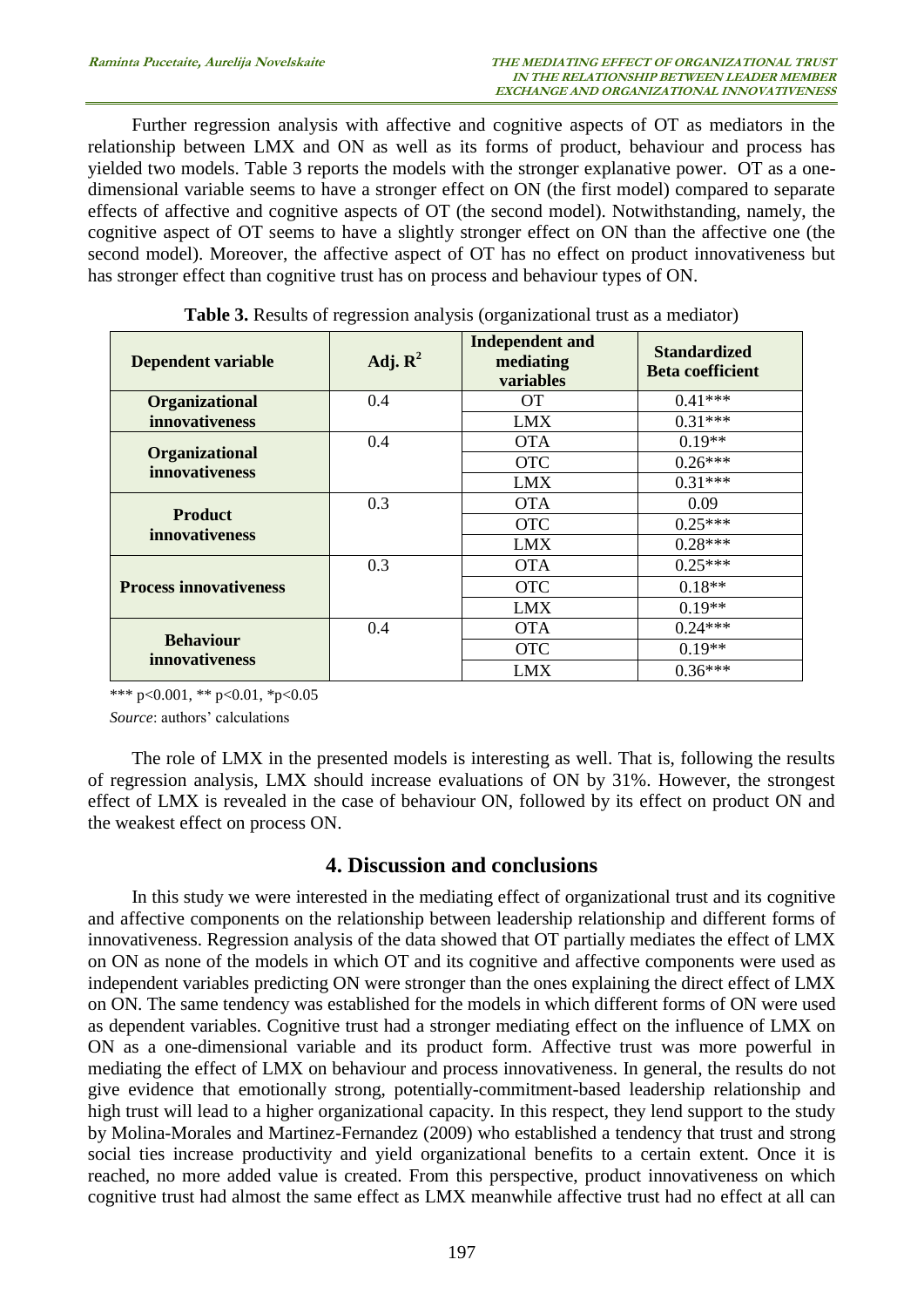be an indicative example when emotions and high quality leadership relationship are not essential in the processes of innovation development.

These results suggest that public organizations striving for organizational innovativeness should be managing their leadership relationships and relationships among its employees with different strategies. For example, developing high LMX and affective trust in the organization may be suitable for encouraging more innovative decision-making, problem solving, experimenting with new servicing methods (not the services themselves) and developing new processes, meanwhile more rational, control-based and potentially perceived as low LMX could be used for development of product innovativeness. High LMX may be even risky considering peculiarities of public organizations with highly standardized services such as social security or tax administration. Cognitive trust may also be sufficient in development of new services in such public organizations as employees need to rely on each other's competence first.

In this study we eliminated market and strategy innovativeness from deeper analysis, which is in line with characteristics of public organizations operating in other socio-cultural contexts. For example, studies by Riivari, Lämsä, Kujala and Heiskanen (2012), Riivari and Lämsä (2013) also found low reliability of the scales measuring market innovativeness in the Finnish data from public organizations.

The main limitation of our study is that it is based on the data from one public organization. Further data collection from public and private sector organizations would increase validity and generalizability of the findings. Studies in public organizations operating in different socio-cultural contexts may also suggest interesting insights about the effect of organizational trust on the impact of leadership on organizational innovativeness. Finally, as explanative power of leadership and organizational trust to organizational innovativeness was considerably low (although statistically significant), further research should consider other factors of organizational innovativeness and elaborate on our conceptual framework.

#### **Acknowledgement**

*The research is funded by the European Social Fund under the Global Grant measure.*

#### **References**

- Amabile, T. M., Schatzel, E. A., Moneta, G. B. & Kramer, S. J. (2004). Leader behaviors and the work environment for creativity: Perceived leader support. *The Leadership Quarterly,* 15(1), 5-32. <http://dx.doi.org/10.1016/j.leaqua.2003.12.003>
- Anand, S., Hu, J., Liden, R. C. & Vidyarthi, P. R. (2011). Leader-member exchange: Recent research findings and prospects for the future. In A. Bryman *et al.* (Eds) *The Sage Handbook of Leadership* (pp. 311-325). London: Sage Publications.
- Banytė, J. & Salickaitė, R. (2008). Successful diffusion and adoption of innovation as a means to increase competitiveness of enterprises. *Inzinerine Ekonomika-Engineering Economics*, 1(56), 48-56.
- Baron, R. M. & Kenny, D. A. (1986). Social psychological research: Conceptual, strategic, and statistical considerations. *Journal of Personality and Social Psychology*, 51 (6), 1173-1182. h[ttp://dx.doi.org/10.1037/0022-3514.51.6.1173](http://dx.doi.org/10.1037/0022-3514.51.6.1173)
- Blau, P. M. (1964). *Exchange and Power in Social Life*. New York, NY: John Wiley.
- Broekel, T. & Brenner, T. (2011). Regional factors and innovativeness: An empirical analysis of four German industries. *Annals of Regional Science*, 47, 169–194. <http://dx.doi.org/10.1007/s00168-009-0364-x>
- Brown, J. S. & Duguid, P. (1998). Organizing knowledge. *California Management Review*, 40 (3), 90-111. <http://dx.doi.org/10.2307/41165945>
- Chatman, J. (1989). Improving interactional organisational research: A model of person-organization fit. *Academy of Management Review,* 14(1), 333-349.
- Cho, H.-J., Pucik, V. (2005). Relationship between innovativeness, quality, growth, profitability, and market value. *Strategic Management Journal*, 26, 555–575. <http://dx.doi.org/10.1002/smj.461>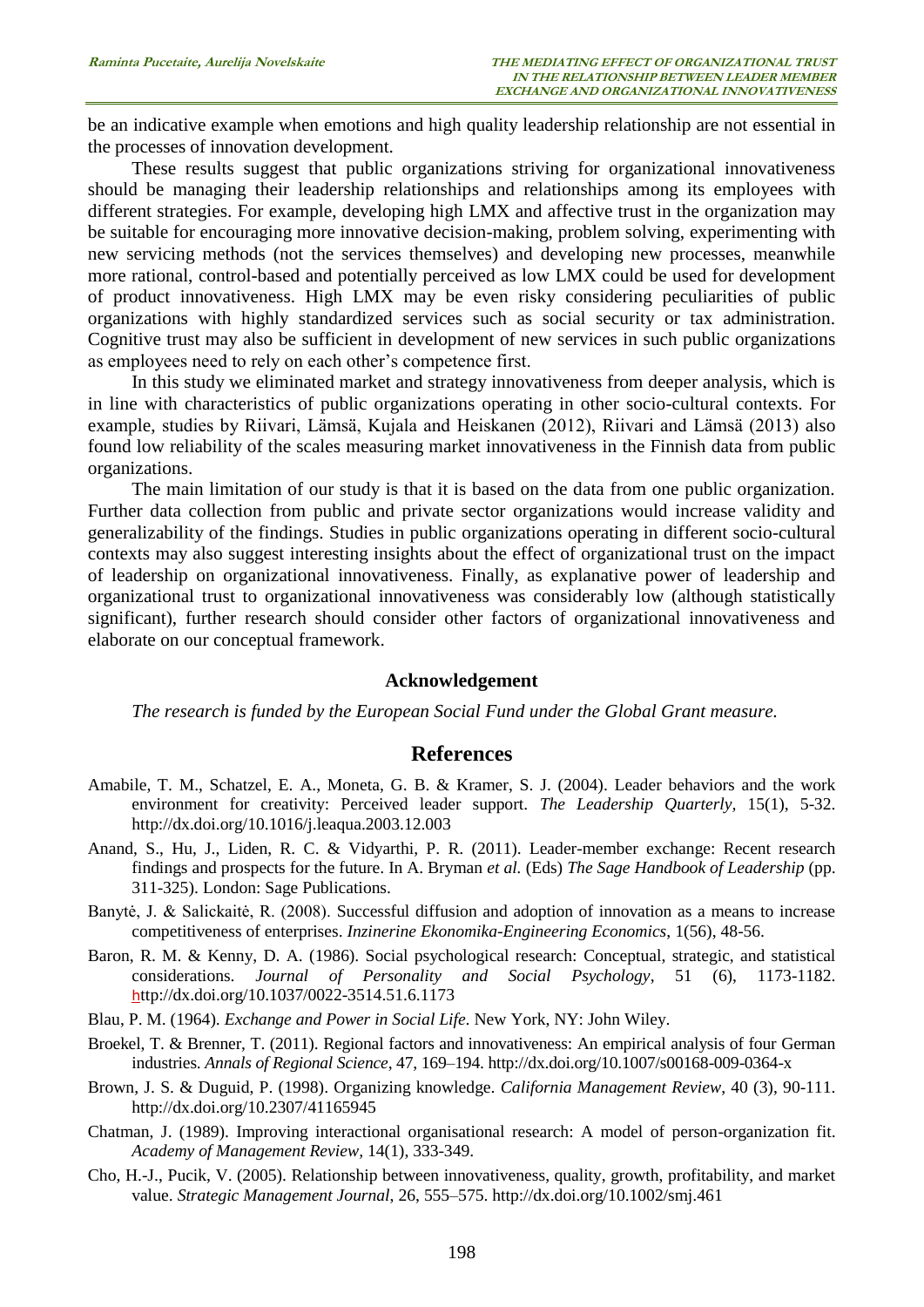- Clapp-Smith, R., Vogelgesang, G. R. & Avey, J. B. (2009). Authentic leadership and positive psychological capital: The mediating role of trust at the group level of analysis. *Journal of Leadership & Organizational Studies*, 15, 227-240. <http://dx.doi.org/10.1177/1548051808326596>
- Damanpour, F. (1991). Organizational innovation: A meta-analysis of effects of determinants and moderators. *Academy of Management Journal*, 34 (3), 555-590. <http://dx.doi.org/10.2307/256406>
- Dansereau, F., Graen, G. & Haga, W. J. (1975). A vertical dyad linkage approach to leadership within formal organisations. *Organisational Behaviour and Human Performance*. 13. 46-78. organisations. *Organisational Behaviour and Human Performance*, 13, 46-78. [http://dx.doi.org/10.1016/0030-5073\(75\)90005-7](http://dx.doi.org/10.1016/0030-5073(75)90005-7)
- Das, T. K. & Teng, B-S. (1998). Between Trust and Control: Developing Confidence in Partner Cooperation Alliances. *Academy of Management Review*, 23, 491-512.
- Denti, L. & Hemlin, S. (2012). Leadership and innovation in organizations: A systematic review of factors that mediate or moderate the relationship. *International Journal of Innovation Management,* 16 (3), 1-20. <http://dx.doi.org/10.1142/S1363919612400075>
- Dienesch, R. & Liden, R. (1986). Leader-member exchange model of leadership: A critique and further development. *Academy of Management Review*, 11(3), 618-664.
- DiLiello, T. C. & Houghton, J. D. (2006). Maximizing organizational leadership capacity for the future: Toward a model of self-leadership, innovation and creativity. *Journal of Managerial Psychology*, 21 (4), 319 -337. <http://dx.doi.org/10.1108/02683940610663114>
- Domarkas, V. & Juknevičienė, V. (2010) Inovacijų vaidmuo viešojo administravimo organizacijų veikloje absorbcinio gebėjimo aspektu. *Viešoji politika ir administravimas*, 31, 77-90.
- Easterby-Smith, M., Crossan, M. & Nicolini, D. (2000). Organizational learning: Debates past, present and future. *Journal of Management Studies*, 37 (6), 783–796. <http://dx.doi.org/10.1111/1467-6486.00203>
- Ellemers, N., Sleebos, E., Stam, D. & de Gilder, D. (2013). Feeling included and valued: how perceived respect affects positive team identity and willingness to invest in the team. *British Journal of Management,* 24, 21-37.<http://dx.doi.org/10.1111/j.1467-8551.2011.00784.x>
- Ellonen, R., Blomqvist, K. & Puumalainen K. (2008). The role of trust in organisational innovativeness. *European Journal of Innovativeness*, 11, 160–181.
- Frazier, P.A., Tix, A.P. & Barron, K.E. (2004). Testing moderator and mediator effects in counseling psychology research. *Journal of Counseling Psychology*, 51 (1), 115–134. <http://dx.doi.org/10.1037/0022-0167.51.1.115>
- Fukuyama, F. (1995). *Trust*. New York, NY: Simon and Schuster.
- Gillespie, N. A. & Mann, L. (2004). Transformational leadership and shared values: the building blocks of trust. *Journal of Managerial Psychology*, 19 (6), 588–607.<http://dx.doi.org/10.1108/02683940410551507>
- Graen, G.B. & Uhl-Bien, M. (1995). Relationship-based approach to leadership: Development of leadermember exchange (LMX) theory of leadership over 25 years: Applying a multi-level multi-domain perspective. *Leadership Quarterly*, 6 (2), 219-247. [http://dx.doi.org/10.1016/1048-9843\(95\)90036-5](http://dx.doi.org/10.1016/1048-9843(95)90036-5)
- Gulati, R. & Sytch, M. (2008). Does familiarity breed trust? Revisiting the antecedents of trust. *Managerial Decision Economics,* 29, 165–190. <http://dx.doi.org/10.1002/mde.1396>
- Hansen, M. B. (2011). Antecedents of organizational innovation: The diffusion of new public management into Danish local government. *Public Administration*, 89 (2), 285-306. <http://dx.doi.org/10.1111/j.1467-9299.2010.01855.x>
- Huhtala, M., Kangas, M., Lämsä, A.-M. & Feldt, T. (2013). Ethical managers in ethical organizations? The leadership-culture connection among Finnish managers. *Leadership and Organization Development Journal*, 34 (3), 250 – 270. <http://dx.doi.org/10.1108/01437731311326684>
- Jones, G. R. & George, J. F. (1998). The experience and evolution of trust: Implications for cooperation and teamwork. *Academy of Management Review*, 23, 531-546.
- Kaminskas, G., Bartkus, E., & Pilinkus, D. (2011). Leadership as reciprocity of leader and followers. *Inzinerine Ekonomika-Engineering Economics*, 22(2), 175-185.
- Lämsä, A-M. & Pučėtaitė, R. (2006). Development of organizational trust among employees from a contextual perspective. *Business Ethics: A European Review,* 15, 130–141. <http://dx.doi.org/10.1111/j.1467-8608.2006.00437.x>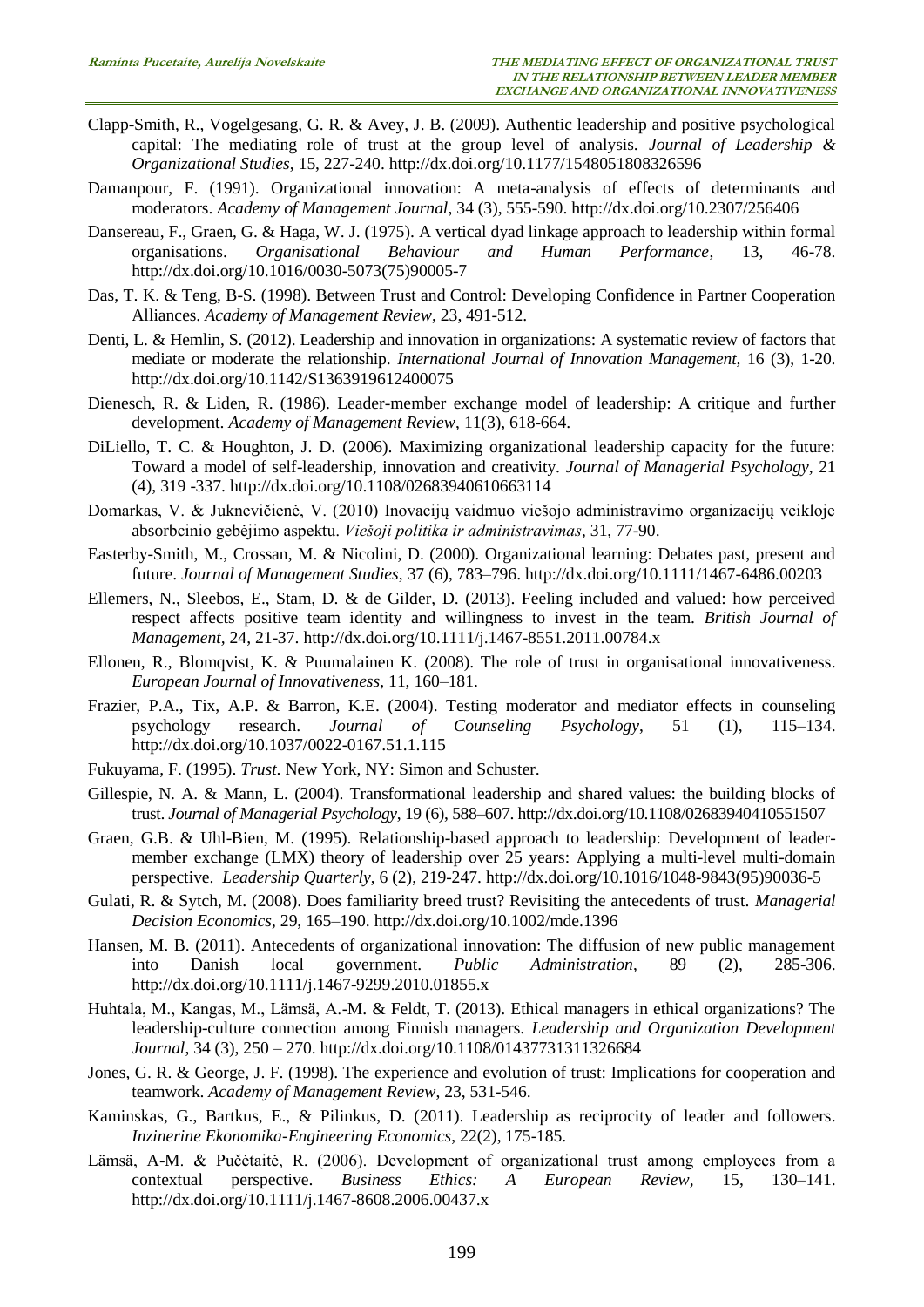- Lewicki, R. J. & Bunker, B. B. (1996). Developing and maintaining trust in work relationship. In R. M. Kramer, & T. R. Tyler (Eds), *Trust in Organizations: Frontiers of Theory and Research* (pp. 114– 139). London: Sage.
- Lewis, J. D. & Weigert, A. (1985). Trust as a social reality. *Social Forces,* 63(4), 967–985. <http://dx.doi.org/10.1093/sf/63.4.967>
- Liu, J., Siu, O.-L. & Shi, K. (2010). Transformational leadership and employee well-being: The mediating role of trust in the leader and self-efficacy. *Applied Psychology: An International Review*, 59, 454–479. <http://dx.doi.org/10.1111/j.1464-0597.2009.00407.x>
- Lumpkin, G. T. & Dess, G. G. (1996). Clarifying the entrepreneurial orientation construct and linking it to performance. *Academy of Management Review*, 21, 135–172
- McAllister, D. J. (1995). Affect- and cognition-based trust as foundations for interpersonal cooperation in organizations. *Academy of Management Journal*, 38, 24-59. <http://dx.doi.org/10.2307/256727>
- Molina-Morales, F. X. & Martinez-Fernandez, M. T. (2009). Too much love in the neighbourhood can hurt: How an excess of intensity and trust in relationships may produce negative effects on firms. *Strategic Management Journal,* 30, 1013–1023. <http://dx.doi.org/10.1002/smj.766>
- Peterson, R. A. (1994). A Meta-Analysis of Cronbach Alpha. *Journal of Consumer Research*, 21 (2): 381-391. <http://dx.doi.org/10.1086/209405>
- Petuskiene, E. & Glinskiene, R. (2011). Entrepreneurship as the basic element for the successful employment of benchmarking and business innovations. *Inzinerine Ekonomika-Engineering Economics*, 2011, 22(1), 69-77.
- Podsakoff, P. M., MacKenzie, S. B., Moorman, R. H. & Fetter, R. (1990). Transformational leader behaviors and their effects on followers' trust in leader, satisfaction, and organizational citizenship behaviors. *Leadership Quarterly*, l (2), 107-142. [http://dx.doi.org/10.1016/1048-9843\(90\)90009-7](http://dx.doi.org/10.1016/1048-9843(90)90009-7)
- Pučėtaitė, R. & Novelskaitė, A. (2014). The effect of leader-member exchange on organizational innovativeness: findings from a Lithuanian public sector organization. *Economy and Business*, 8, 159-171.
- Ramirez, A.M., Vasauskaite, J., & Kumpikaitė, V. (2012). Role of knowledge management within innovation and performance. *Economics and Management*, 17 (1): 381-389. <http://dx.doi.org/10.5755/j01.em.17.1.2293>
- Rego, A., Ribeiro, N. & Cunha, M. P. (2010). Perceptions of organizational virtuousness and happiness as predictors of organizational citizenship behaviours. *Journal of Organizational Behaviour*, 20, 159-174.
- Riivari, E. & Lämsä, A-M. (2013). Does it pay to be ethical? Examining the relationship between organisations ethical culture and organisational innovativeness. *Journal of Business Ethics*. DOI 10.1007/s10551-103-1859-z.
- Riivari, E., Lämsä, A.-M., Kujala, J. & Heiskanen, E. (2012). The ethical culture of organisations and organisational innovativeness. *European Journal of Innovation Management*, 15 (3), 310-331. <http://dx.doi.org/10.1108/14601061211243657>
- Ristig, K. (2009). The impact of perceived organizational support and trustworthiness on trust. *Management Research News,* 32(7), 659–669. <http://dx.doi.org/10.1108/01409170910965251>
- Sankowska, A. (2013). Relationships between organizational trust, knowledge transfer, knowledge creation, and firm's innovativeness. *Learning Organization*, 20 (1), 85–100. <http://dx.doi.org/10.1108/09696471311288546>
- Scandura, T. & Graen, G. B, (1984). Moderating effects of initial leader-member exchange status on the effects of a leadership intervention. *Journal of Applied Psychology*, 69, 428-436. <http://dx.doi.org/10.1037/0021-9010.69.3.428>
- Stobbeleir, K. E. M. de, Ashford, S. J. & Buyens, D. (2011). Self-regulation of creativity at work: The role of feedback-seeking behaviour in creative performance. *Academy Management Journal,* 54 (4), 811-831. <http://dx.doi.org/10.5465/AMJ.2011.64870144>
- Uhl-Bien, M. (2006). Relational leadership theory: Exploring the social processes of leadership and organising. *The Leadership Quarterly*, 17, 654-676. <http://dx.doi.org/10.1016/j.leaqua.2006.10.007>
- Vilkas, M., Çınar, O., Bektaş, Ç. & Katiliūtė, E. (2012). Battle of values: A gap between organizational and ideal TQM culture in Lithuania and Turkey. *Economics and Management,* 17(3), 1219-1225.